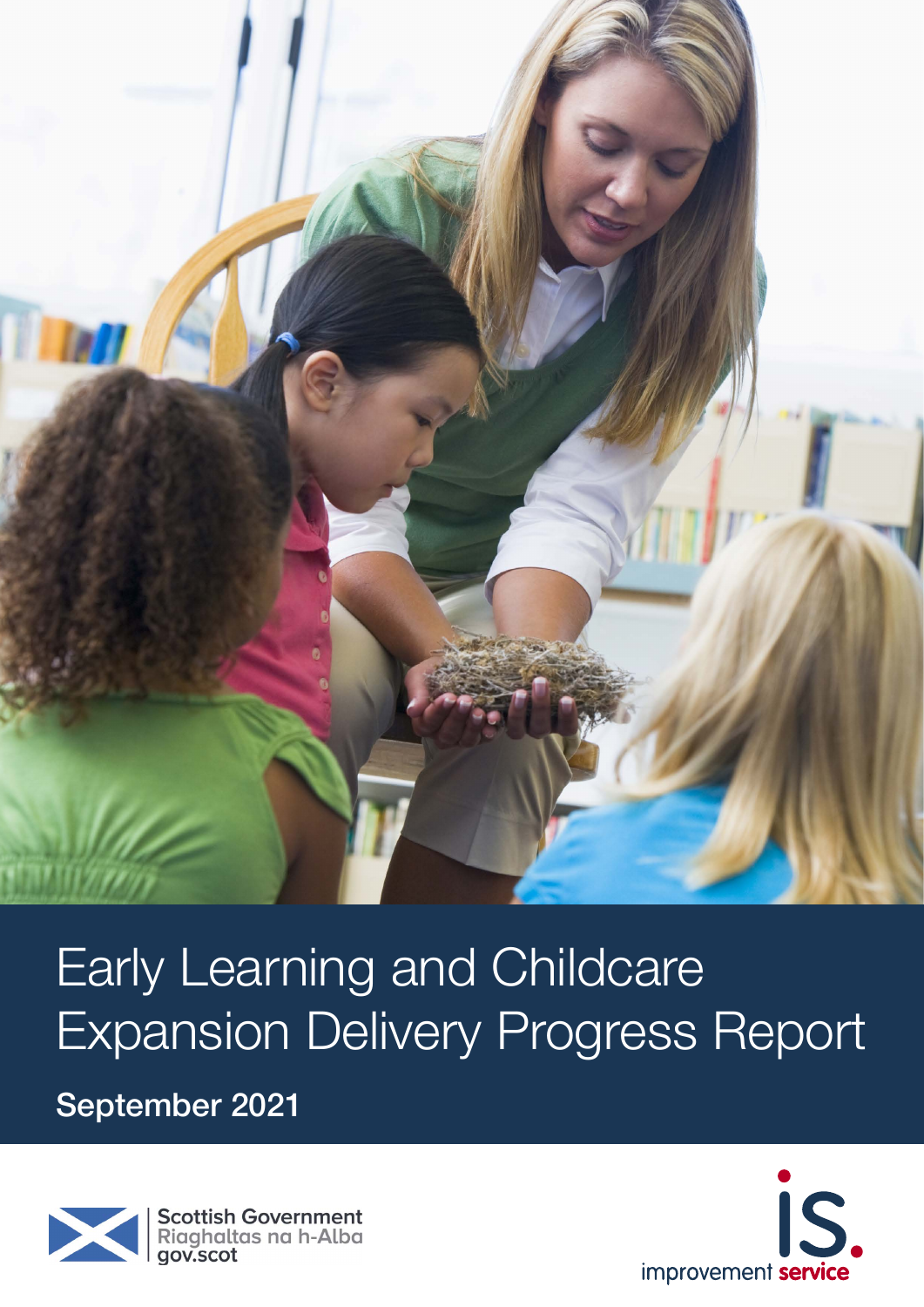# **Contents**

| Key Messages                                                                                                                       | 3                              |
|------------------------------------------------------------------------------------------------------------------------------------|--------------------------------|
| <b>Background and Context</b>                                                                                                      | $\overline{4}$                 |
| Objectives, Methodology and Assumptions                                                                                            | 5                              |
| Data Analysis<br>Uptake<br>Provision in Local Authority, Private Partner and Childminder Settings<br>Local Authority ELC Workforce | 6<br>6<br>9<br>10 <sup>°</sup> |
| Scottish Futures Trust – Infrastructure Commentary                                                                                 | 12                             |
| Conclusions                                                                                                                        | 14                             |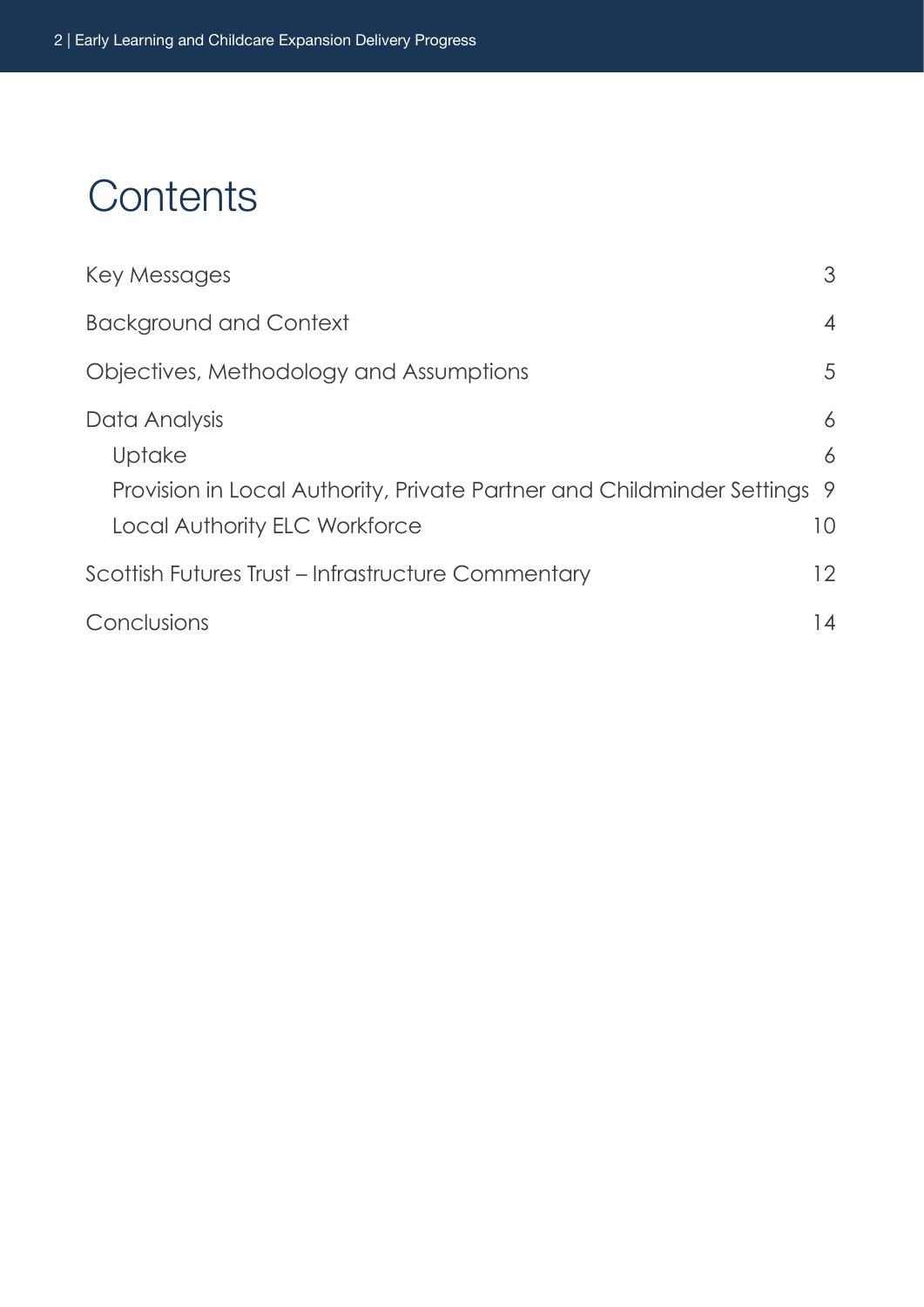# <span id="page-2-0"></span>Key Messages



- This data collection provides an update on the status of ELC delivery in August 2021.
- In early August 2021 all local authorities confirmed by correspondence that they were able to offer a place to all eligible children who applied for funded ELC, indicating successful delivery of the expansion to 1140 hours funded ELC.
- Data returned by local authorities indicates that 90,890 children were accessing funded ELC as of the end of August 2021.
- Of these, 88,122 children (97%) were accessing more than 600 hours, and 79,262 children (87%) were accessing 1140 hours funded ELC.
- The year-on-on change in total numbers of children accessing funded ELC is small, with 5 councils reporting a reduction in the total number of children accessing funded ELC by more than 10%, and 6 councils reporting an increase in of more than 10%. 14 councils show a year-on-year change of less than 5%.
- There is reported to have been a year-on-year increase of 26% in the numbers of eligible 2-year-olds accessing funded ELC, up from 4,711 in August 2020 to 5,954 in August 2021.
- The local authority ELC workforce is reported to have increased by 7,942 FTE since academic year 2016/17, including an increase of 757 FTE since April 2021.
- Funded providers in the private and voluntary sectors and childminders provide 32% of all funded provision.
- As of August 2021, there were 912 projects in the capital programme, 81% of which are now complete.
- Of the capital projects required to support the delivery of 1140 from August, 87% are complete and robust contingency plans or transitional arrangements have been put in place for the remaining projects to ensure continued service delivery.
- Variability at the local level remains a key feature of the expansion.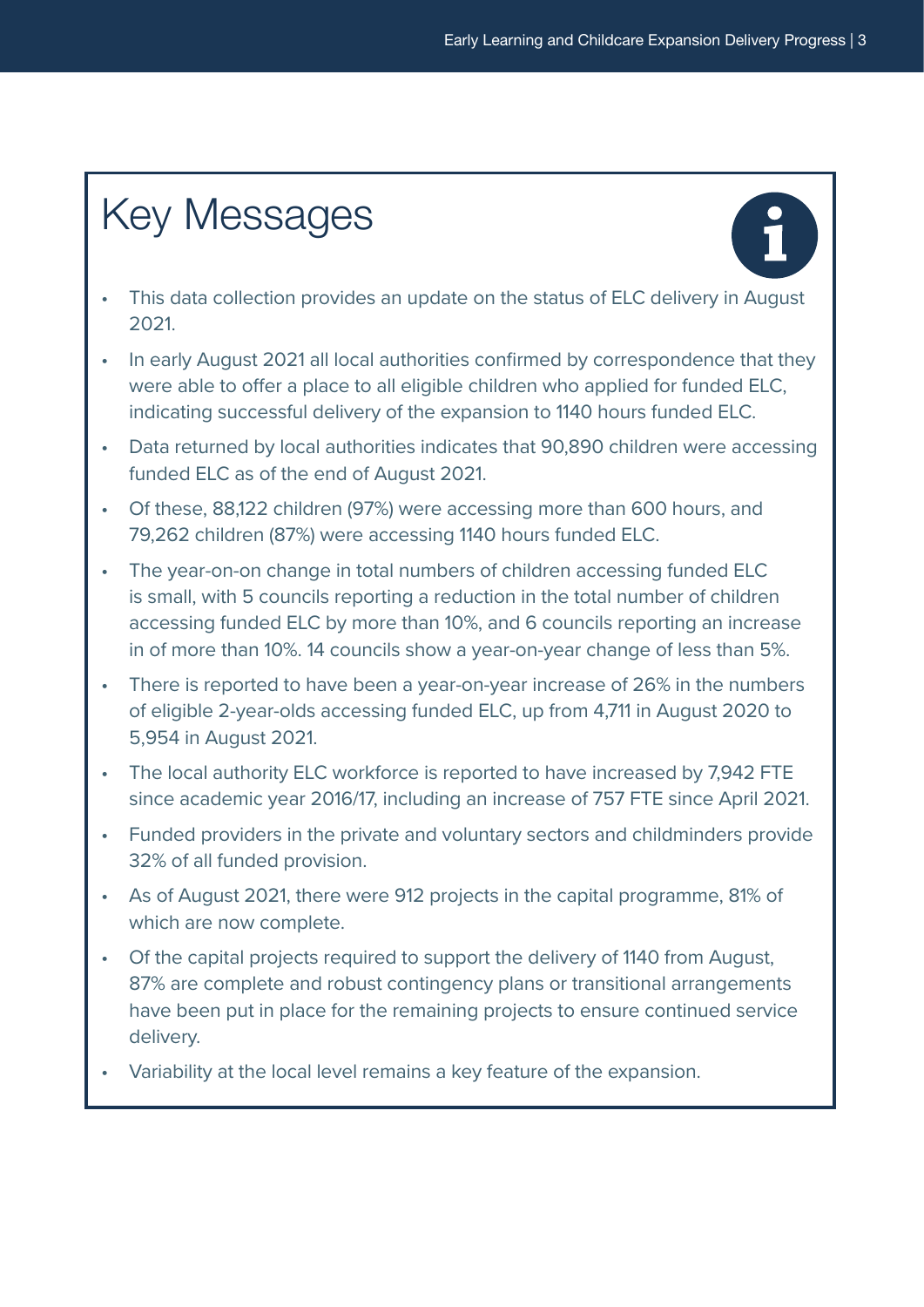# <span id="page-3-0"></span>Background and Context

The duty on local authorities to secure 1140 hours funded ELC for all eligible children has been in effect since 1st August 2021.

To provide information on the implementation of this commitment, the Improvement Service (IS) and Scottish Futures Trust (SFT) collect and analyse data on the progress of the delivery of the expansion programmes across local authorities. Data gathering is planned for the beginning of each academic term through to April 2022.

The objective of this data collection is to understand the status of the ELC sector across the country regarding uptake, workforce and capacity as of the last week in August 2021.

This report informs the Joint Delivery Board. Co-chaired by the Minister for Children and Young People and the COSLA Spokesperson for Children and Young People, the Joint Delivery Board is responsible for reviewing implementation of the 1140 hours expansion across all 32 local authorities and for agreeing actions to mitigate risk, respond to emerging issues or put support in place where that may be required.

This report aims to summarise the status of the sector at the end of August 2021 as reported by local authorities, comparing this to their reported position from the previous academic year.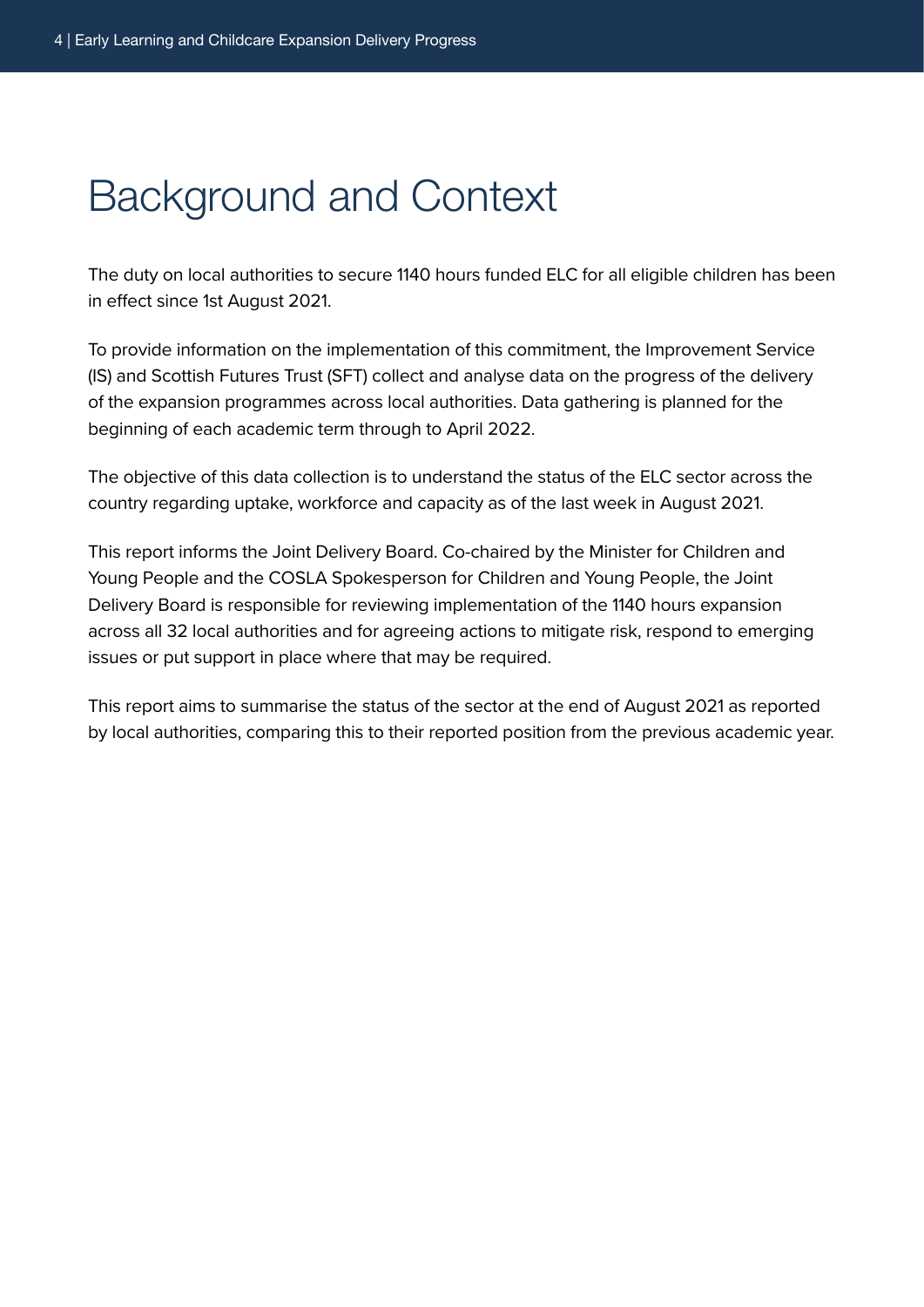# <span id="page-4-0"></span>Objectives, Methodology and **Assumptions**

To collect the data, all 32 Scottish local authorities were issued with a template spreadsheet and guidance document containing instructions for completion and detailed definitions for each of the key readiness indicators to be measured.

Each collection requests the status of delivery in a reference week. For this collection, the reference week was that commencing on 23rd August 2021.

Scottish Futures Trust collect ELC infrastructure data on a quarterly basis from local authorities. An extract of the executive summary from Scottish Futures Trust's Infrastructure Progress Report is included here.

Although the Improvement Service and Scottish Futures Trust have liaised with individual local authorities in seeking to ensure consistency of data returns, they have not undertaken an audit of the data, systems and processes used to capture the data within the 32 local authorities. The data submitted by local authorities is, therefore, presented in good faith without having been audited by the Improvement Service or Scottish Futures Trust.

During quality assurance of the data returns, errors in reported uptake figures from the collection in August 2020 were identified in three local authority areas. Errors were mainly down to double-counting children accessing funded ELC in this return. For these local authorities, the August 2020 figures have been retrospectively corrected so that August 2020 can be used as a comparison point in this report.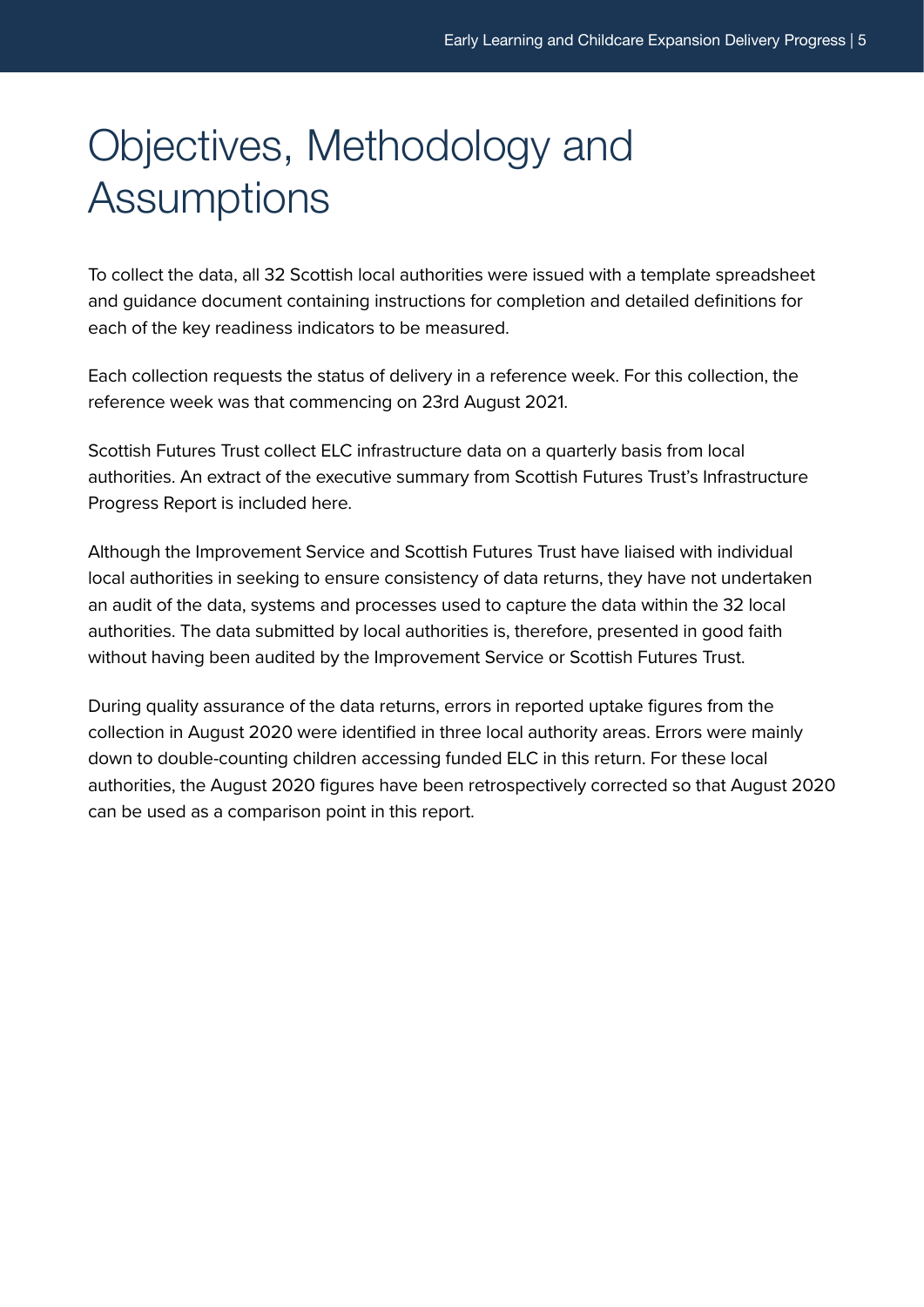<span id="page-5-0"></span>Data Analysis

Uptake

Total uptake (2- to 5-year-old)

#### **Figure 1: Number of children (2-5-years-old) accessing levels of funded ELC**



The number reported to be receiving funded ELC in August 2021 was 90,890 children. Of these, 97% (88,122 children) were reported to be accessing more than 600 funded hours, and 87% (79,262 children) were reported to be accessing 1140 funded hours (Figure 1).

The number of children eligible for funded ELC increases throughout the academic year as more children turn 3-years-old. As such, the number of children accessing funded ELC is necessarily lower in this session (August 2021) than was noted in the last Delivery Progress Report (April 2021).

For a comparison point, we instead look back to the collection that took place in August 2020. In doing so, it can be seen that at a national level, the year-on-on change in numbers of 2- to 5-year-old children reported to be accessing funded ELC is small (<1% difference).

There is of course variability within this, with 5 councils reporting a reduction in total uptake of more than 10%, and 6 councils reporting an increase in total uptake of more than 10%. 14 councils showed year-on-year change of less than 5%.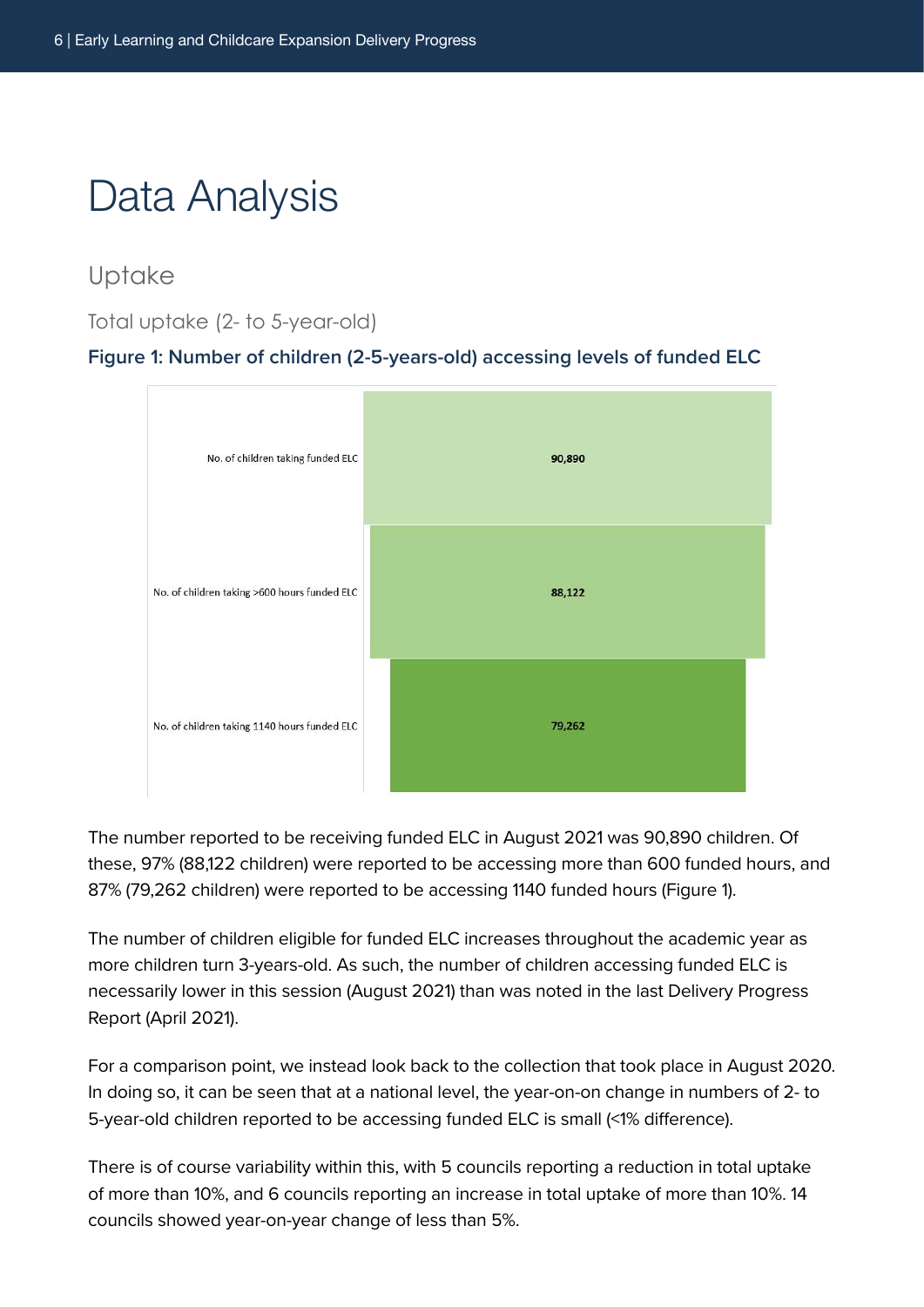As expected, with the introduction of the statutory duty, there has been an increase since April 2021 in the proportion of children receiving more than 600 hours (from 87% to 97%) and the proportion of children accessing 1140 hours (from 72% to 87%).

It should be noted that this measurement reflects the number of children accessing different levels of provision, which does not directly reflect the hours that are available. In early August 2021 all local authorities confirmed by correspondence that they were able to offer a place to all eligible children who applied for funded ELC up to 1140 hours. 100% uptake of the full 1140 hours was not expected at any point through the expansion.

As in all previous delivery progress reports there is variability between local authorities. Some local authorities report that all children in receipt of funded ELC are accessing 1140 hours, while others report lower uptake of the full offer.

### 3- to 5-year-old uptake of funded ELC





The number of 3 to 5-year-olds reported to be receiving funded ELC in August 2021 was 84,936 children. Of these, 97% (82,748 children) were reported to be accessing more than 600 funded hours, and 88% (74,962 children) were reported to be accessing 1140 funded hours (Figure 2).

There has been a year-on-year decrease in the numbers of 3- to 5-year-old children accessing funded ELC by 1% (down from 86,109 in August 2020).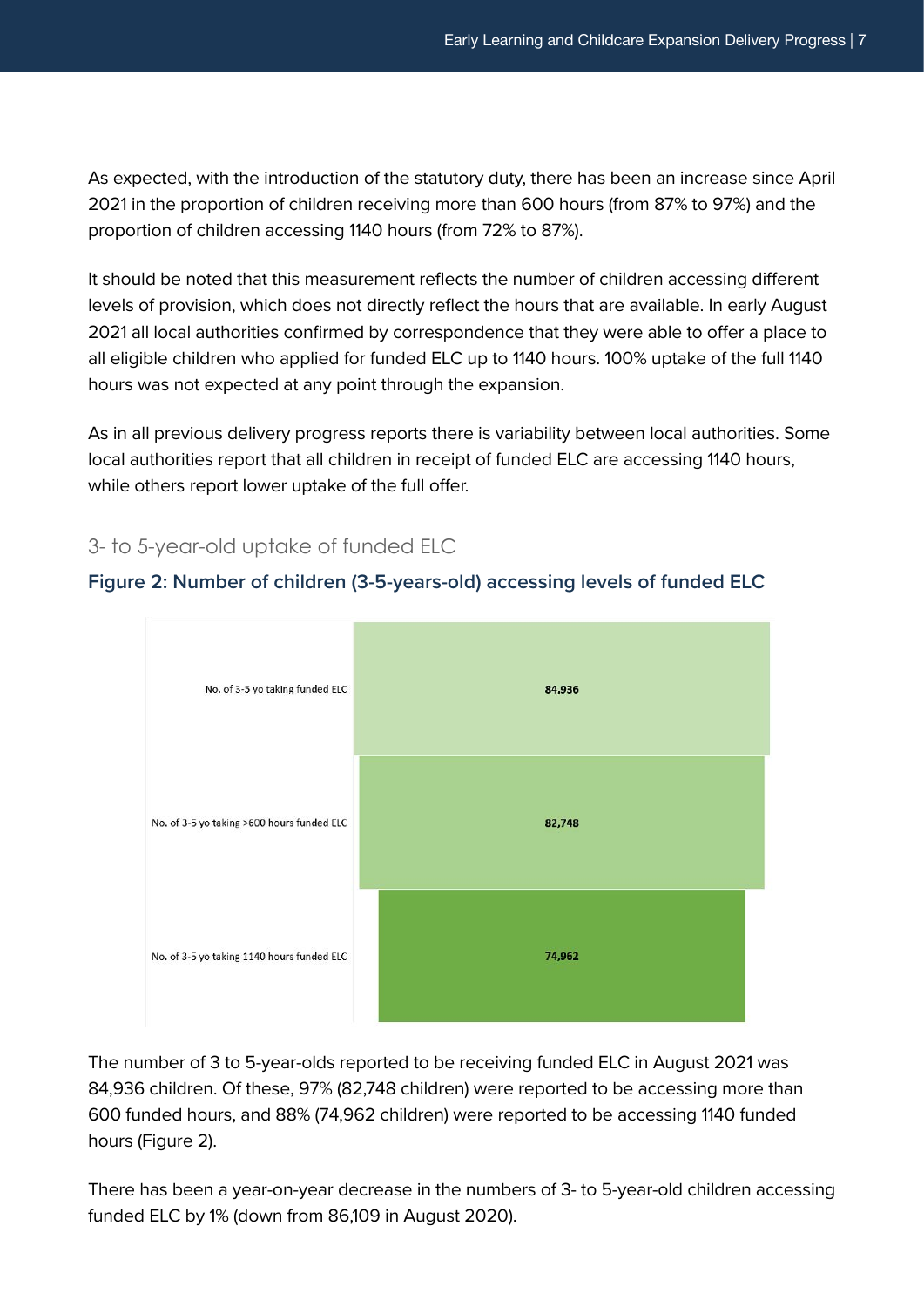Variability continues to be seen at a local level, with some local authorities noting uptake of the expanded hours in a greater proportion of their 3- to 5-year-old children in funded ELC than others.

#### 2-year-old uptake of funded ELC

#### **Figure 3: Number of children (2-year-olds) accessing levels of funded ELC**



The number of 2-year-olds reported to be receiving funded ELC in August 2021 was 5,954 children. Of these, 90% (5,374 children) were reported to be accessing more than 600 funded hours, and 72% (4,300 children) were reported to be accessing 1140 funded hours (Figure 3). It can be noted that the proportions of children accessing expanded hours (both categories of over 600 and the full 1140) are lower for the 2-year-old population than they are for the 3- to 5-year-old population.

There has been a year-on-year increase in the number of 2-year-old children accessing funded ELC by 26% (up from 4,711 in August 2020).

Variability continues to be seen at a local level, with some local authorities noting uptake of the expanded hours in a greater proportion of their 2-year-old children in funded ELC than others.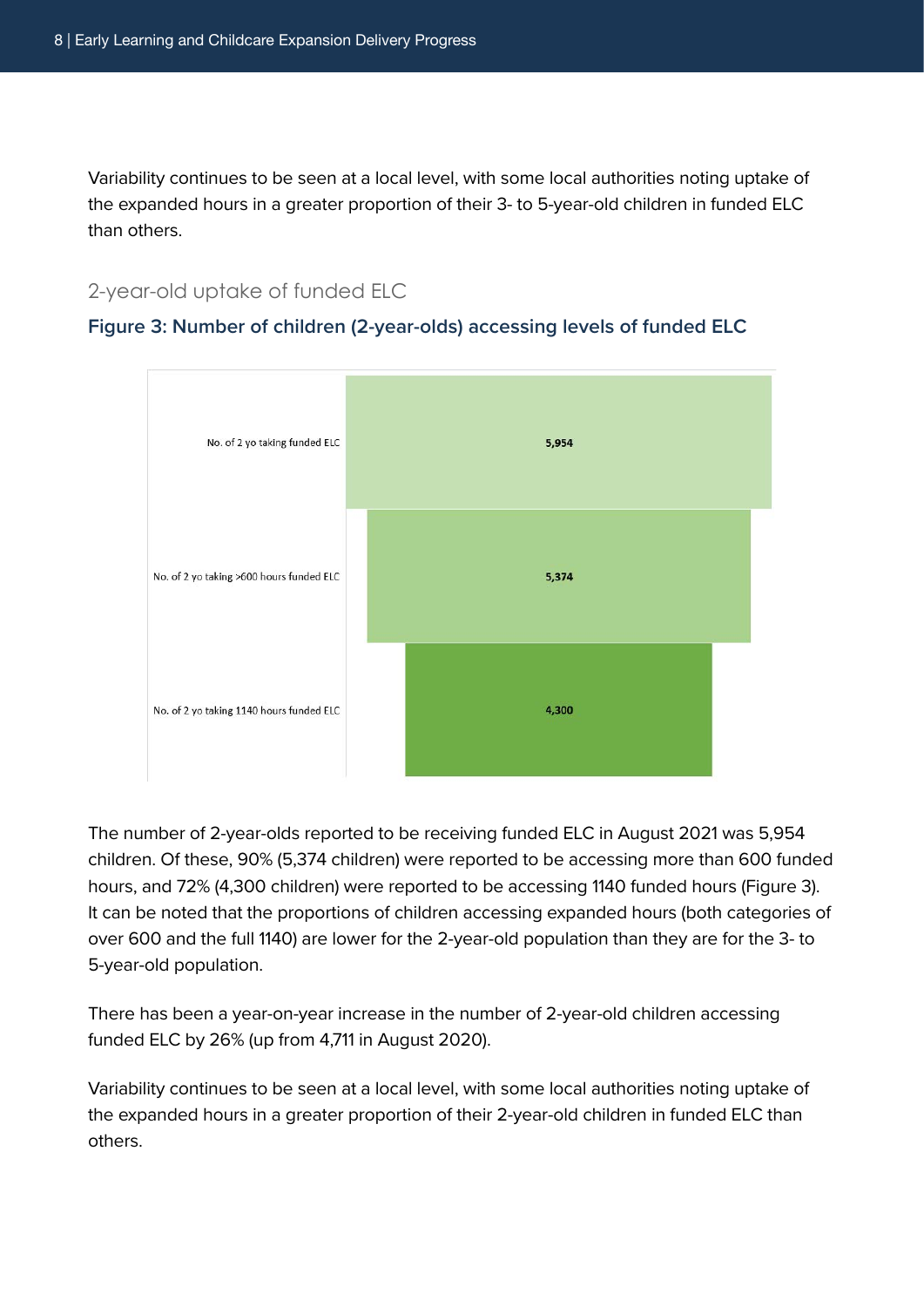# <span id="page-8-0"></span>Provision in Local Authority, Private Partner and Childminder **Settings**

The graph below shows the reported proportion of uptake split by provider types in August 2021.

To ensure that the data collection is not too burdensome, local authorities report on how many children access most of their provision in each setting type (rather than the number of hours being accessed in each type). Consequently, the statistics quoted do not account for blended models.



### **Figure 4: Uptake of funded ELC split by provider type**

Figure 4 shows that for August 2021, 30% of provision was being accessed in private settings, compared to 68% in local authority settings, with the remainder being accessed with childminders. This shows a continued shift towards uptake with funded partners (increased from 27% in August 2020).

Of all children who are accessing the majority of their hours with funded providers, 83% are accessing 1140 hours, compared with 89% in local authority settings.

Local authorities reported that, as of August 2021, 1,249 childminders were in partnership to deliver funded hours. This is an increase of 16 since April 2021. 1,716 children were reported to be accessing some level of provision with childminders, an increase of 361 since August 2020.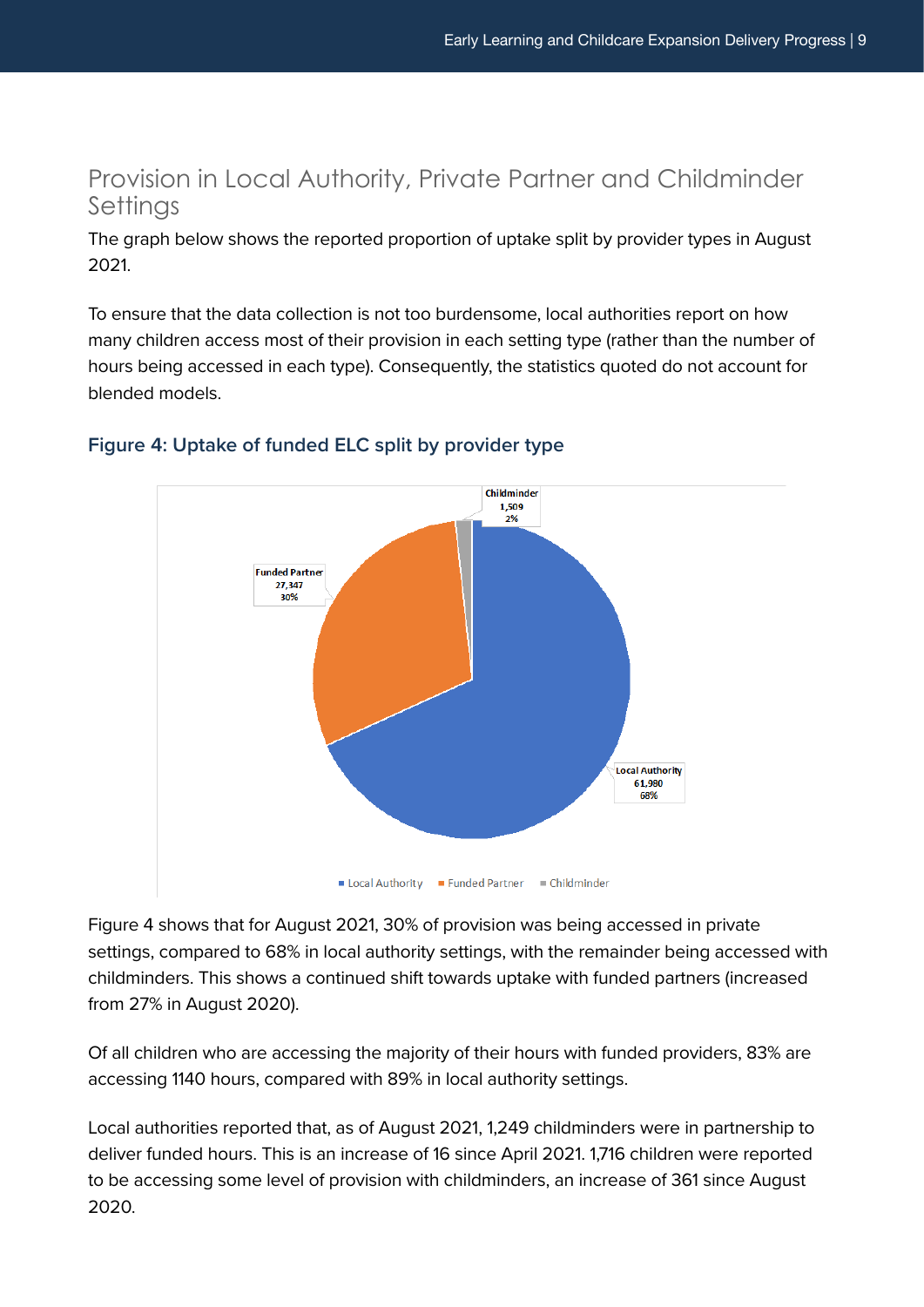## <span id="page-9-0"></span>Local Authority ELC Workforce

### **Figure 5: Local authority ELC workforce split by job type**



Local authorities reported that as of August 2021 the ELC workforce in local authorities comprised of 17,516 FTE across Scotland. Figure 5 shows the split of job types in ELC nationally as of August 2021. By far the largest section of the ELC workforce are Practitioners, comprising of 10,597 FTE (61%).

When compared to the total local authority ELC workforce in academic year 2016/17, there has been an increase of 7,942 FTE. This is an increase of 83% from 9,576 FTE in academic year 2016/17.

Since April 2021, there has been an increase of 757 FTE. By far the biggest increase since April 2021 has been seen amongst the practitioners (+593 FTE).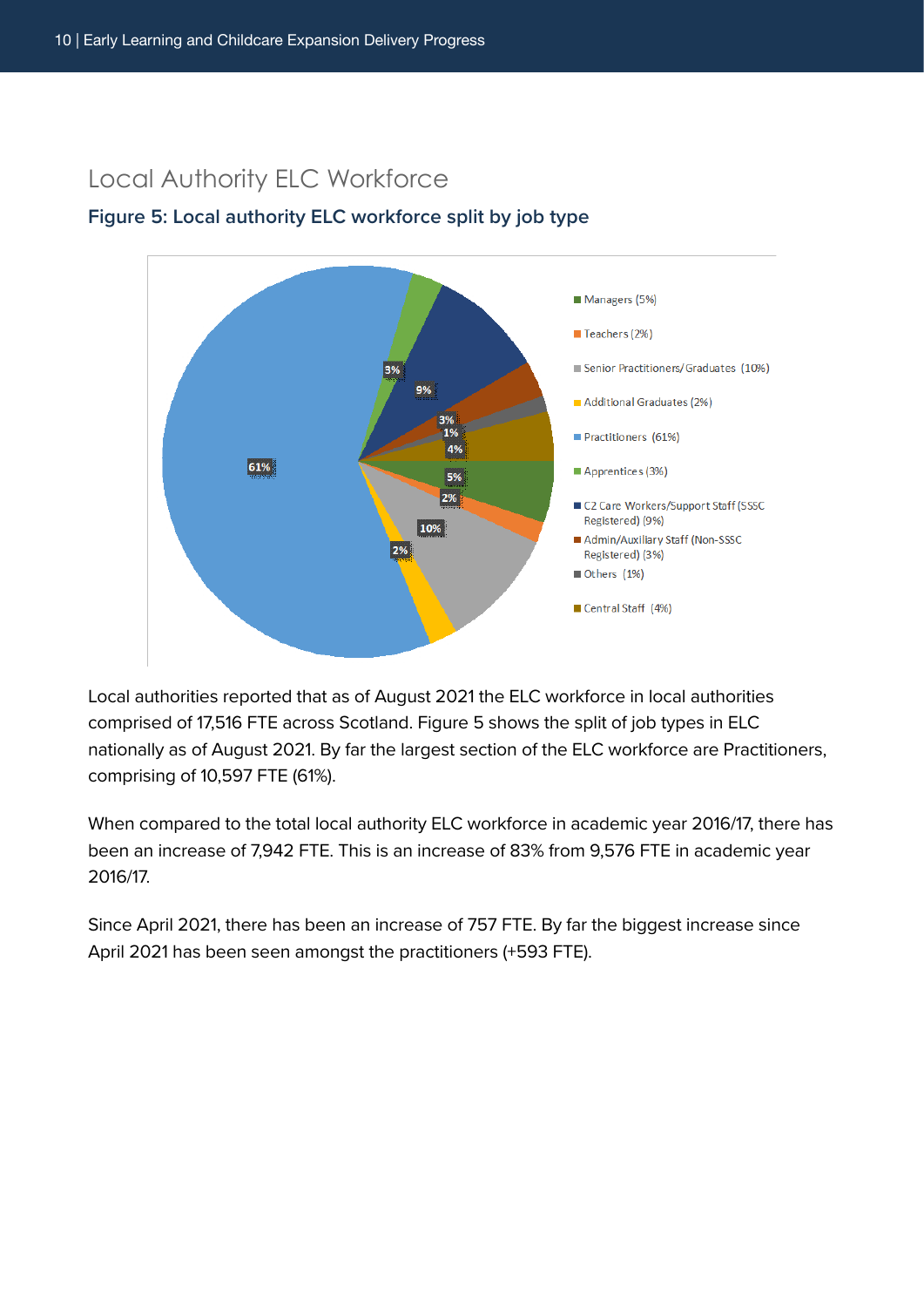

### **Figure 6: Total local authority workforce (FTE) in place since beginning of expansion**

Figure 6 shows the profile of the workforce expansion over time, since the beginning of expansion activities in academic year 2016/17.

While local authorities note that they have the staff in place to deliver the requisite capacity in August 2021, most local authorities are expecting to continue to take additional staff over the course of this academic year. Local authorities report that they expect an additional 839 FTE to be in place by the end of the academic year. This increase throughout the year is in line with the increasing numbers of eligible children.

As on other indicators, there is variability at a local level, with some authorities noting that their recruitment is complete and others indicating that recruitment continues. On average, each local authority expects to increase their workforce by 26 FTE between August 2021 and April 2022.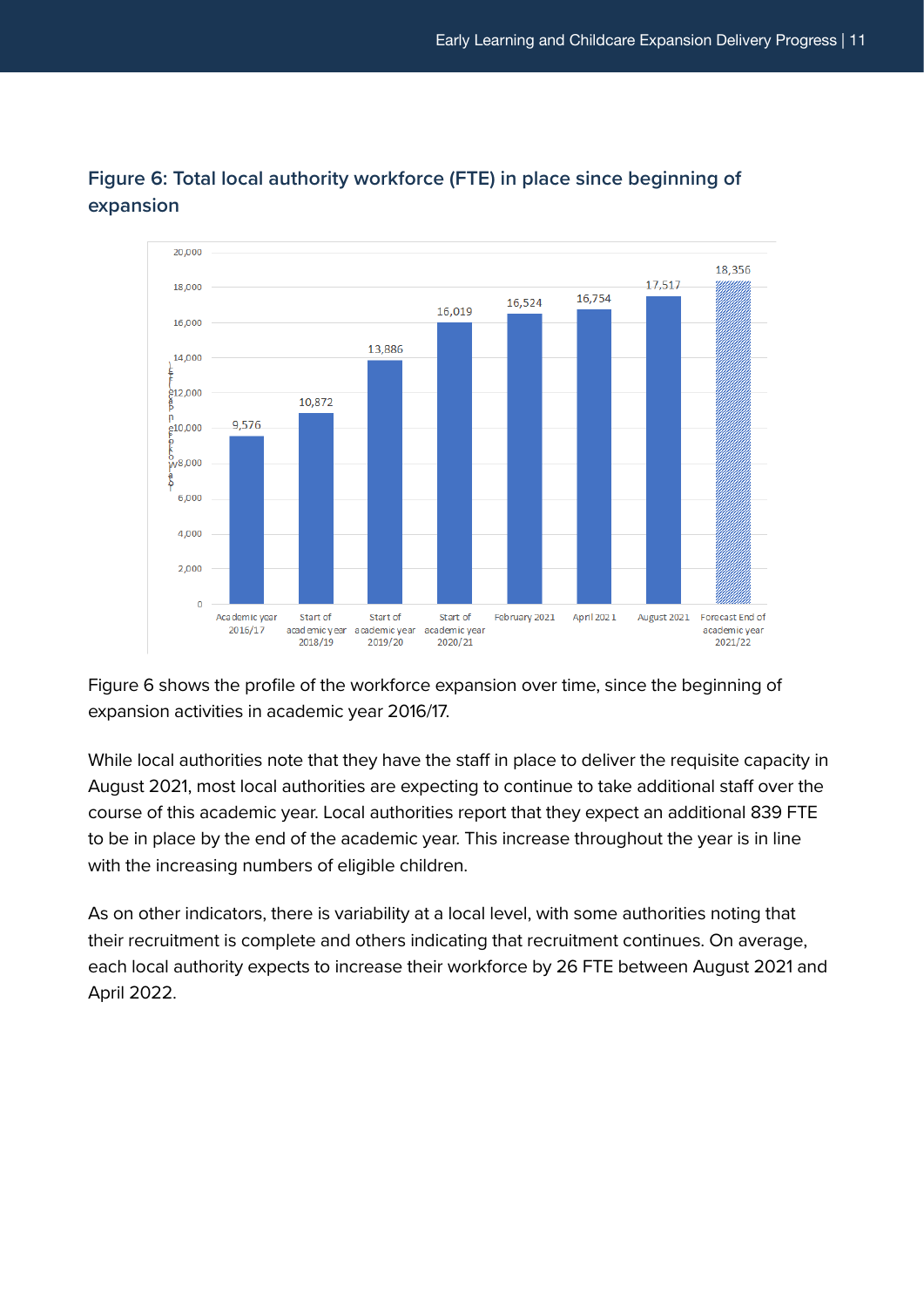# <span id="page-11-0"></span>Scottish Futures Trust – Infrastructure **Commentary**

As of August 2021, there were 912 projects in the capital programme which will deliver c.22,000 additional spaces. 81% of all capital projects are now complete, delivering 73% of the total planned additional space. Figure 7 illustrates the status of the overall capital programme as of August 2021.



### **Figure 7: Total Number of Projects**

Not all capital projects were required to deliver 1140 hours from August. 587 of the 912 capital projects were identified by local authorities as being required for August; the remaining projects being linked to increased flexibility, forecast growth and longer-term learning estate development projects. Figure 8 illustrates the status of the projects that were required for August.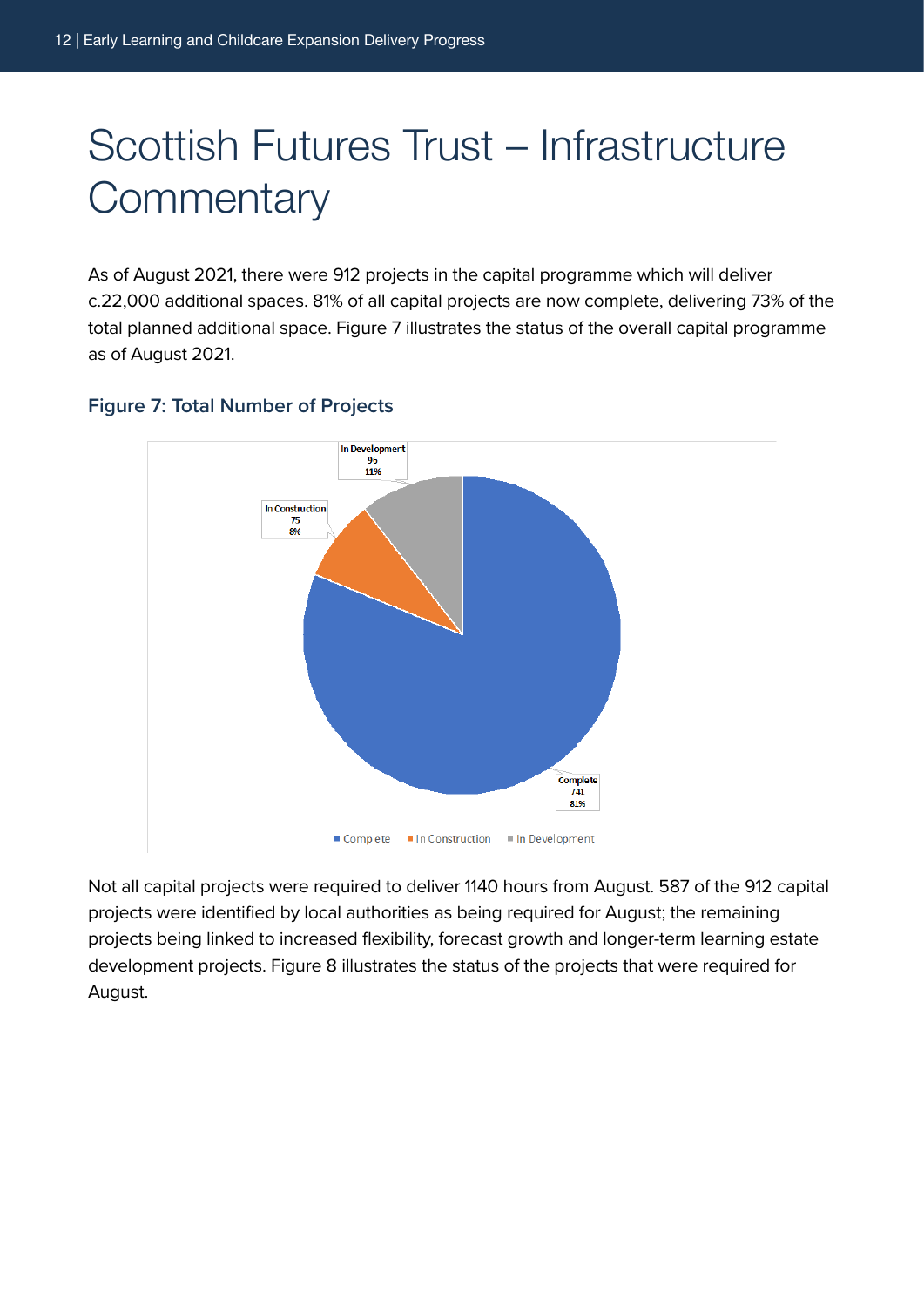

### **Figure 8: Number of Projects Required for August 2021**

Based on local authorities' infrastructure updates in August 2021, of the 587 projects required for August, 510 projects are now complete (87%) and robust contingency plans or transitional arrangements have been put in place for the remaining projects to ensure continued service delivery.

SFT will continue to monitor progress and work with local authorities to support the remaining projects on the programme.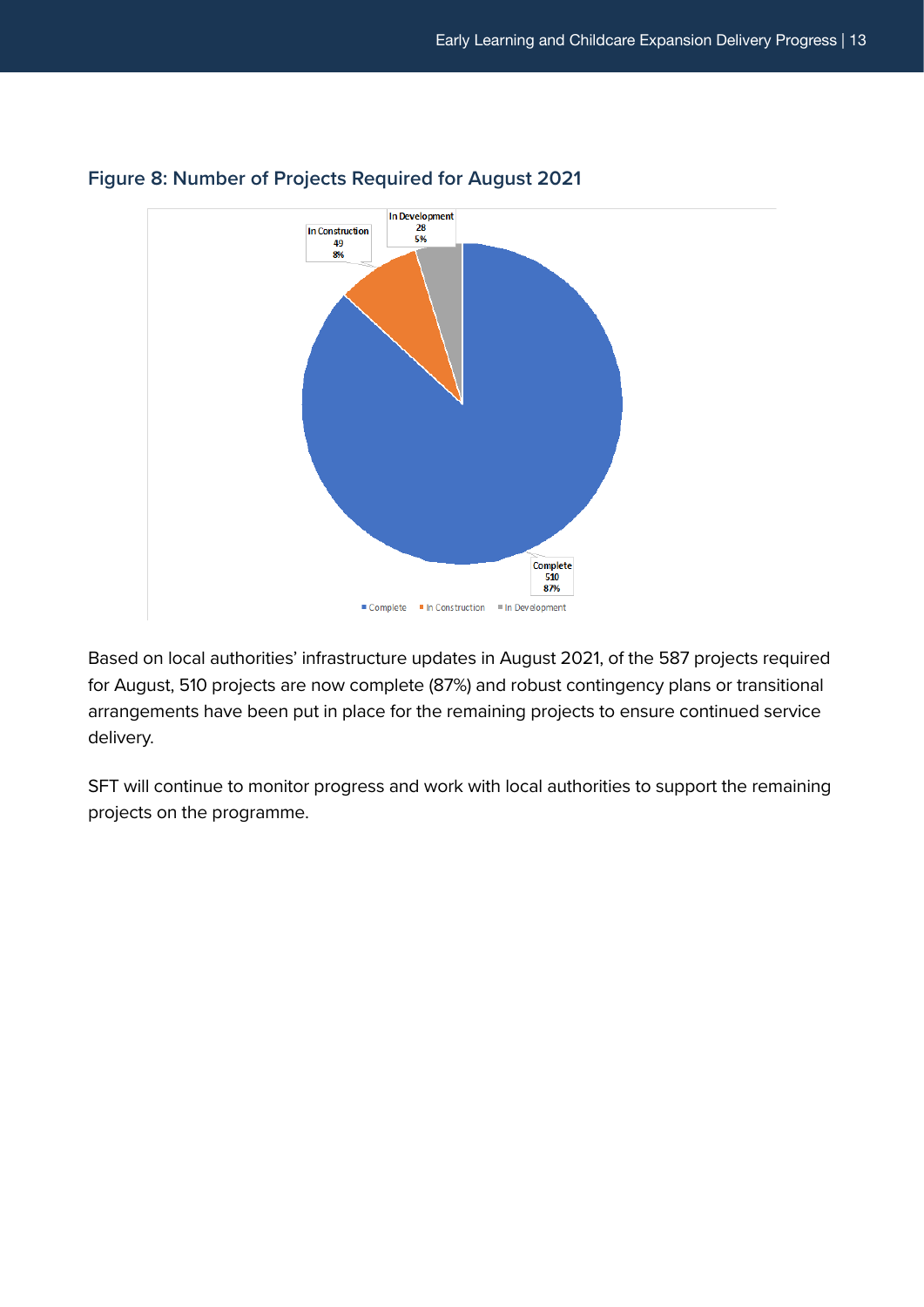# <span id="page-13-0"></span>**Conclusions**

Local authorities successfully delivered the expansion of funded ELC in August 2021 to secure 1140 hours funded ELC for all eligible children.

Across the key indicator measurements and incorporating returned narrative, the national picture shows high uptake of the expanded offer, and success in resourcing the requisite capacity and workforce to support this.

As in previous delivery progress reports, there is variability at a local level with some local authorities reporting higher uptake of the expanded funded hours than others.

Data returned by local authorities indicates that 90,890 children were accessing funded ELC as of the end of August 2021, with 88,122 children (97%) accessing more than 600 hours, and 79,262 children (87%) accessing 1140 hours funded ELC.

Comparing this uptake to that seen in August 2020, at a national level, the year-on-year change in numbers of 2- to 5-year-old children reported to be accessing funded ELC is small (<1% difference). Within this overall picture, there has been an increase in the numbers of 2-year-olds accessing funded ELC, and a small reduction in the total number of 3- to 5-yearolds accessing funded ELC.

The local authority ELC workforce is reported to have increased by 7,942 FTE since academic year 2016/17, including an increase of 757 FTE since April 2021.

As of August 2021, there were 912 projects in the capital programme, 81% of which are now complete. Of the capital projects required to support the delivery of 1140 from August, 87% are complete and robust contingency plans or transitional arrangements have been put in place for the remaining projects to ensure continued service delivery.